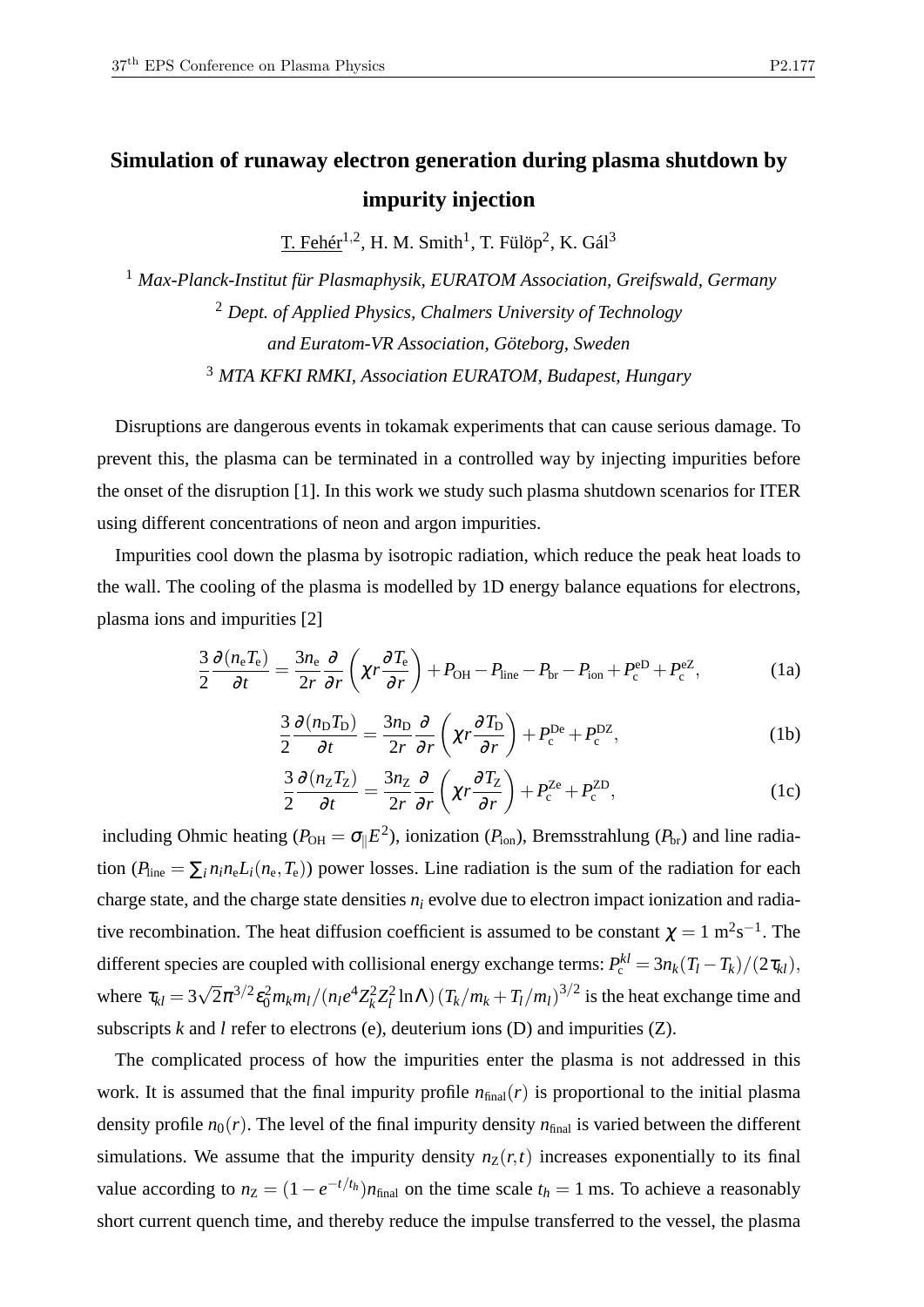should be cooled to a low temperature. As the plasma cools and its conductivity drops ( $\sigma_{\parallel} \sim$  $T_{\rm e}^{3/2}$ ), an electric field rises to keep the current constant. The toroidal component of the electric field is described by the following equation

$$
\frac{1}{r}\frac{\partial}{\partial r}\left(r\frac{\partial E}{\partial r}\right) = \mu_0 \frac{\partial}{\partial t}\left(\sigma_{\parallel} E + n_{\rm run}ec\right). \tag{2}
$$

The total current is the sum of the Ohmic and runaway currents,  $n_{run}$  is the runaway electron density and it is assumed that the runaways travel with the speed of light.

When the electric field is higher than the critical electric field ( $E_c = m_e c/(e\tau)$ ), electrons above the critical velocity( $v_c = v_T \sqrt{E_D/2E}$ ) can be accelerated to relativistic speeds. Here  $E_D = m_e^2 c^3 / (e \tau T_e)$  is the Dreicer field, and  $\tau$  is the relativistic electron collision time  $\tau =$  $4\pi\epsilon_0^2 m_e^2 c^3/(n_e e^4 \ln\Lambda)$ . In this work the velocity space dynamics of electrons is not modelled in detail, we only consider the total runaway density *n*run. This density evolves according to the following equation:

$$
\frac{\partial n_{\text{run}}}{\partial t} = \left(\frac{\partial n_{\text{run}}}{\partial t}\right)^{\text{Breicer}} + \left(\frac{\partial n_{\text{run}}}{\partial t}\right)^{\text{hot tail}} + \left(\frac{\partial n_{\text{run}}}{\partial t}\right)^{\text{avalanche}} + \frac{1}{r}\frac{\partial}{\partial r}rD_{\text{RR}}\frac{\partial n_{\text{run}}}{\partial r}.\tag{3}
$$

The Dreicer mechanism produces runaways by velocity space diffusion into the runaway region due to small angle collisions [3]

$$
\left(\frac{dn_{\rm run}}{dt}\right)^{\rm Dreicer} \simeq \frac{n_{\rm e}}{\tau} \left(\frac{m_{\rm e}c^2}{2T_{\rm e}}\right)^{3/2} \left(\frac{E_{\rm D}}{E}\right)^{3(1+Z_{\rm eff})/16} e^{-\frac{E_{\rm D}}{4E} - \sqrt{\frac{(1+Z_{\rm eff})E_{\rm D}}{E}}}. \tag{4}
$$

The impurities can cause very rapid cooling, in that case the high energy part of the distribution cannot follow the cooling of the bulk plasma. An elevated hot tail of the distribution function can remain, and can become runaway electrons if the critical velocity decreases. The distribution function of energetic electrons is calculated by solving a simplified Fokker-Planck equation taking only the collisions with the Maxwellian bulk of the electron distribution into account [4]

$$
\frac{\partial f}{\partial t} = C(f) = \frac{e^4 \ln \Lambda n}{8\pi \varepsilon_0^2 m_e} \frac{1}{v^2} \frac{\partial}{\partial v} \left[ v^2 G(v/v_T) \left( \frac{1}{T} f(v) + \frac{1}{m_e v} \frac{\partial f(v)}{\partial v} \right) \right].
$$
 (5)

This equation is solved numerically and *f* is integrated over velocities exceeding the critical velocity to get *n*<sup>hot-tail</sup>.

The primary runaway population generated by the Dreicer and hot-tail processes is further amplified by the avalanche mechanism [5]

$$
\left(\frac{dn_{\text{run}}}{dt}\right)^{\text{avalanche}} \simeq n_{\text{run}} \frac{E/E_{\text{c}} - 1}{\tau \ln \Lambda} \sqrt{\frac{\pi \varphi}{3(Z_{\text{eff}} + 5)}} \left(1 - \frac{E_{\text{c}}}{E} + \frac{4\pi (Z_{\text{eff}} + 1)^2}{3\varphi (Z_{\text{eff}} + 5)(E^2/E_{\text{c}}^2 + 4/\varphi^2 - 1)}\right)^{-1/2} (6)
$$

Here  $\varphi = (1 + 1.46\varepsilon^{1/2} + 1.72\varepsilon)^{-1}$  and  $\varepsilon = r/R$  denotes the inverse aspect ratio.

.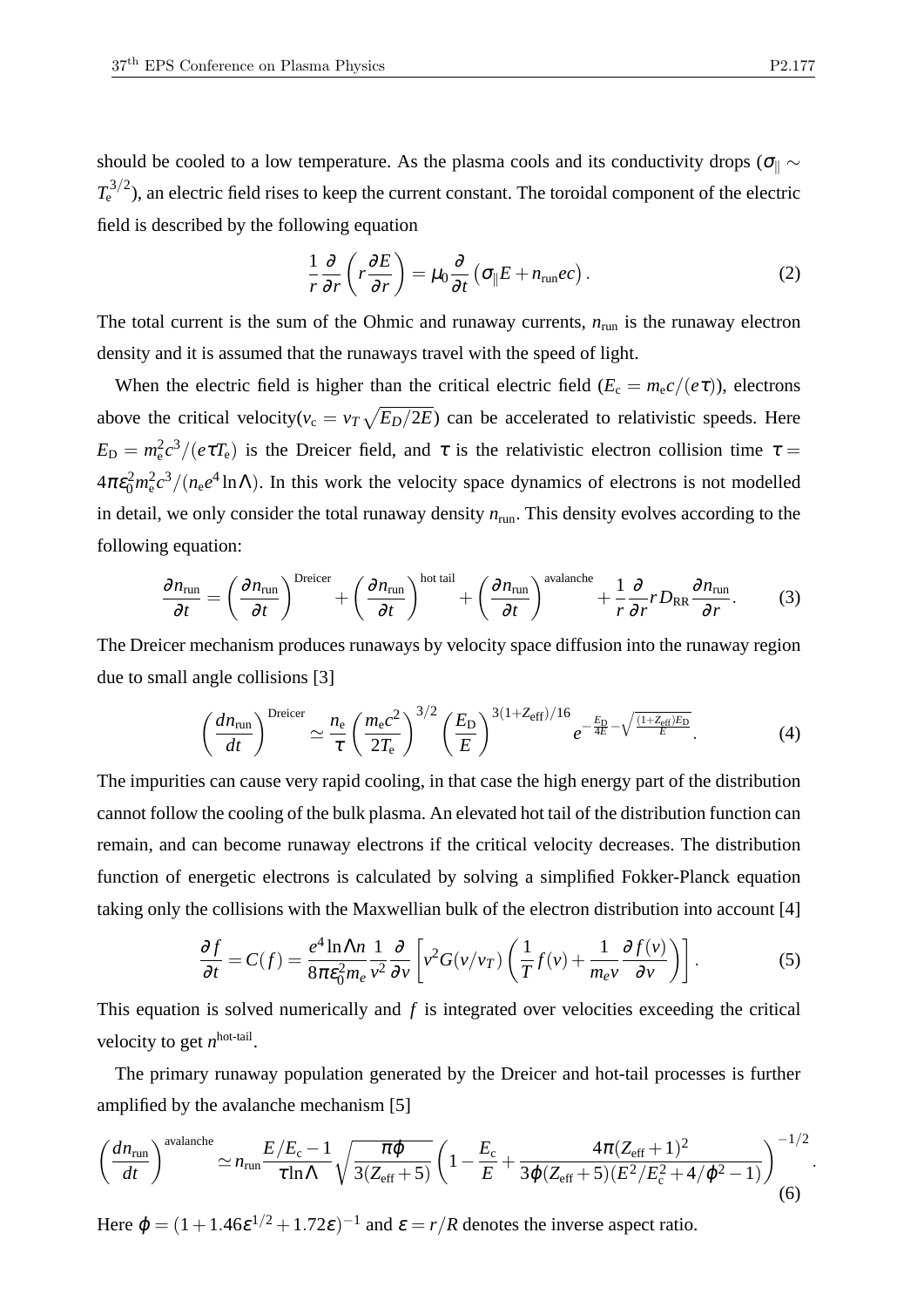The radial diffusion coefficient is given by  $\text{Rechester-Rosenbluth estimate } D_{RR} = \pi q v_{\parallel} R \left(\delta B / B \right)^2,$ where *q* is the safety factor,  $v_{\parallel} \simeq c$  is the parallel velocity, *R* is the major radius and  $\delta B/B$  is the normalized magnetic perturbation amplitude. Equations (1), (2) and (3) are solved simultaneously to study plasma shutdown scenarios with neon and argon impurity injection.



We use a specific ITER-like scenario with a Figure 1: Initial density and temperature plasma current of 15 MA, major radius  $R = 6.2$  m, profiles as functions of normalized raminor radius  $a = 2$  m, and magnetic field  $B = 5.3$  T. Figure 1 shows the initial plasma temperature, density and current profiles.

dius *r*/*a*

Simulations with different neon and argon concentrations were performed to determine the thermal ( $\tau_{\text{TO}}$ ) and current quench times ( $\tau_{\text{CO}}$ ) and the total runaway current generated. These calculations were done without runaway losses. The current and thermal quench times are defined as the time when the current and thermal energy decrease to 1/e of their original value. Figure 2(a) shows the thermal quench time for different concentrations of neon, argon and a mixture of argon and deuterium (constant  $n_D = 10n_0$ ). Argon radiates much stronger than neon, and therefore the thermal quench time is much shorter. The thermal quench time decreases if the impurity concentration is increased for both impurity types. The argon + deuterium mixture has similar thermal quench times as the pure argon because the argon concentration determines the radiation losses. The current quench times (Fig. 2(b)) have similar tendency as the current quench time. The runaway current is shown on Fig. 2(c). Neon and argon produces significant



Figure 2: (a) Thermal quench time, (b) current quench time and (c) runaway current that is generated after injection of different amount of neon, argon and a mixture of argon and deuterium  $(n_D = 10n_0)$  into the plasma